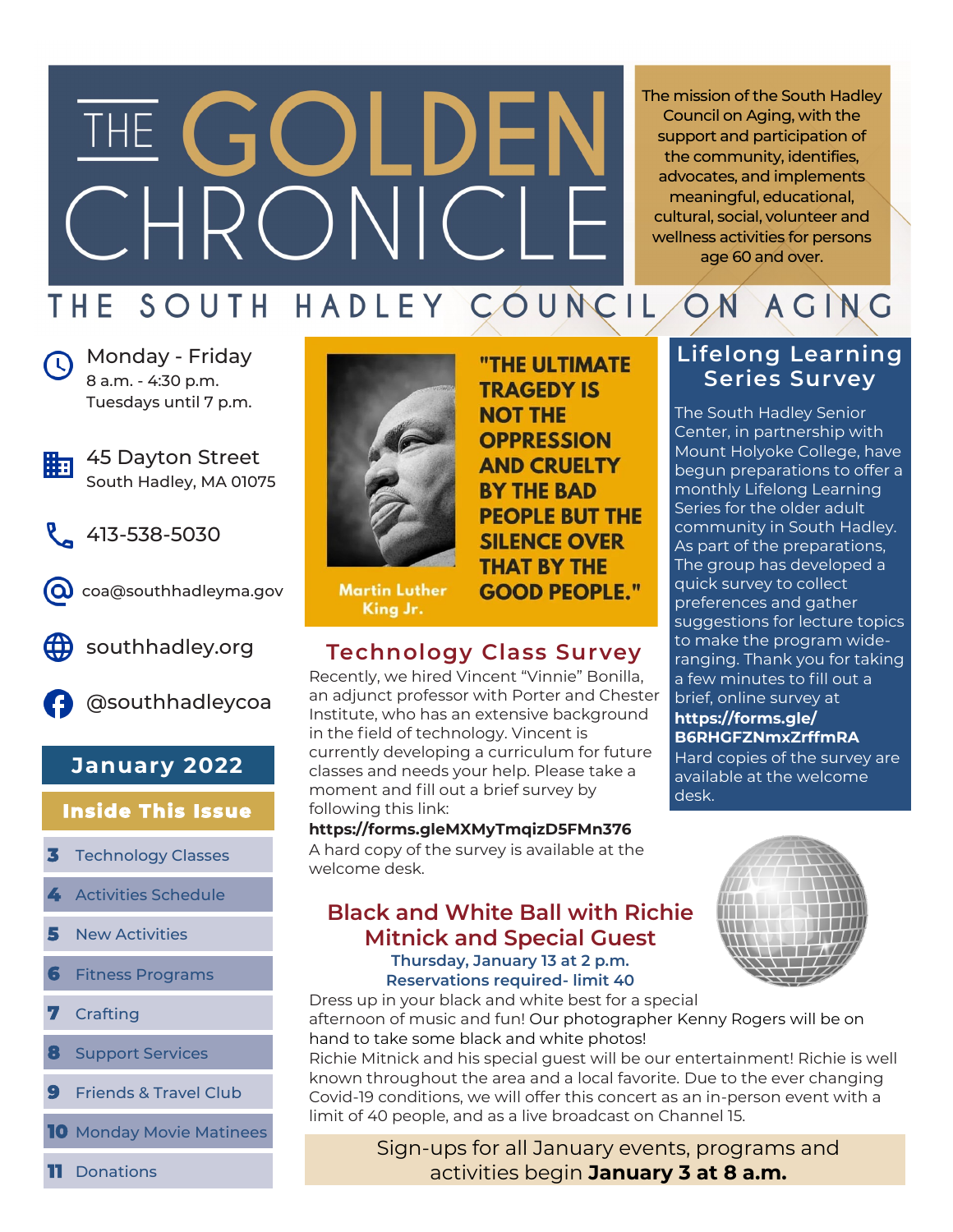# **Food Programs**

#### **Volunteer Corner**

Shout out to all our amazing volunteers! You make such a difference every day! We are looking for anyone interested in **light custodial**, and or **dishwashing work** a few days a week. If you are interested in learning more, please contact Kathy Florence, Volunteer Coordinator.

#### **Tech Time with Vinnie Call to schedule a half hour appointment Wednesday 9 to 11 a.m. & Friday 1 - 3 p.m.**

Vincent "Vinnie" Bonilla is the Center's new technology instructor. Throughout January 2022, Vinnie will have regular office hours to answer questions, give advice, gather feedback, and hear concerns about your electronic devices - all Apple and Android devices are welcome.

# **Technology Security Education with Vinnie**

#### **2nd Friday of the month from 12:45 - 1:30 p.m.**

This informative class is designed to increase your level of security awareness when you use your devices. All levels are welcome. Topics include learning to distinguish between a scam email and an authentic email when it comes to banking and online solicitation and how to tell the difference between a secure and a nonsecure website. This class will also build your confidence with online purchasing. Please preregister for this class. Space is limited.



#### WestMass<br>ElderCare **Lunch Program Monday - Friday, 11 a.m. - 1 p.m. Lunch Served at Noon**

#### **Reserve meals by noon the day before.**

Anonymous, suggested donation is \$2.25 for 60 or older and guests under 60 are charged \$6.50 per Federal Regulations. Title III-C Congregate Meal Site program provided by WestMass ElderCare through funding from the Executive Office of Elder Affairs. For questions about meals, please call the Nutrition Department at 413-538-9020.

#### **Great Coffee and Free Wif i!! Monday - Friday 8 a.m. - 2 p.m. Cash Only**

Billy and Sharon serve up fresh muffins and danish daily. Regular and Specialty coffees. Hot Cocoa by the fireplace! Soup and sandwiches available after 11 a.m. for sit-down or take-out. Lunch choice: Ham & Cheese and Turkey & Cheese with lettuce and tomato with chips or a side of soup. Two homemade soups offered weekly. Additional items include: Juice, yogurt, breakfast bars, crackers and cookies.

#### **Let's Celebrate! Monthly Birthday & Anniversary Meal Tuesday, January 11 - 2nd Tuesday of the Month Reserve your meal by Friday, January 7**

If you are celebrating a birthday or anniversary in January, please let us know when you sign-up for the Tuesday, January 11 WMEC meal. Celebrants eat free courtesy of the Friends of the South Hadley Seniors. This month we're viewing the December Jimmy Mazz show during lunch. You must reserve your meal by Friday, January 7.

#### **A Note From Leslie**

Happy New Year!!

May the New Year bring you happiness, peace, and prosperity! I am very happy to report that the daily meals, which are provided by WestMass ElderCare's new catering company, are a huge improvement over the meals from the previous caterer. Lunch is served Monday through Friday at noon. Please reserve your meal by noon the day before.

We are open every Tuesday night until 7:00 p.m. and we've scheduled a smorgasbord of evening classes

and programs for you to attend (see page 5).

We have two surveys we hope you will complete to help us maximize our success for two new programs; the Lifelong Learners series with Mount Holyoke College and our grant funded technology classes. Online links to the surveys can be found on the first page of the newsletter. We also have paper copies of both surveys at the welcome desk. Please stop by and add your thoughts and suggestions.

If you are the caregiver of someone with Alzheimer's Disease,

Dementia or a memory loss illness, please see our support services on page 8. The South Hadley Senior Center has multiple services to support and assist South Hadley residents.

With the winter weather here, watch for cancellations and delays for Senior Center hours and programs on channels 40, 22 and 3. www.southhadley.org/ 324/Councilon-Aging

The Senior Center will be closed on Monday, January 17 in observance of Martin Luther King, Jr. Day.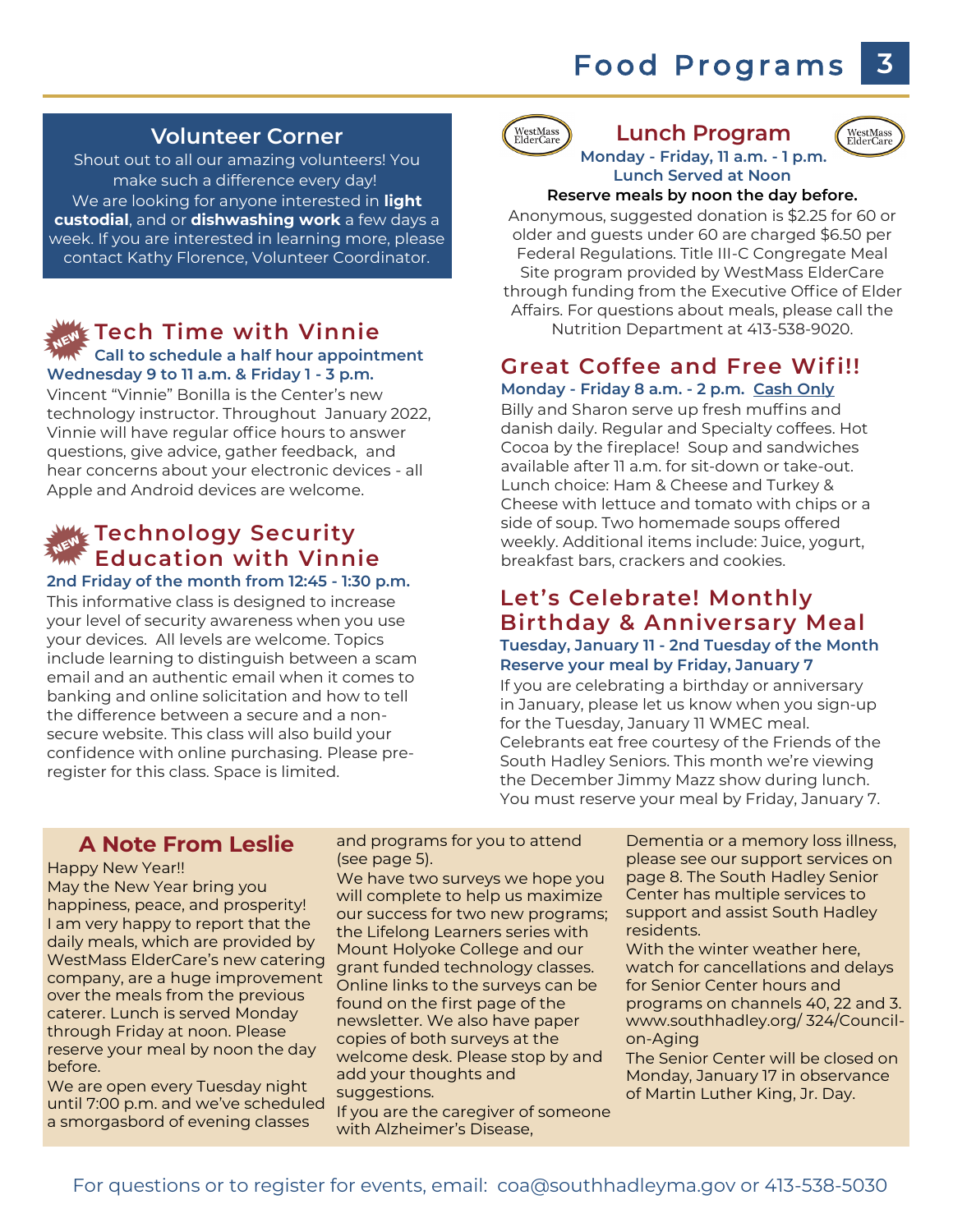# **Weekly Activities - Call or email COA@southhadleyma.gov for activity details**

|             | <b>Monday</b>                |         | <b>Tuesday</b>                   |         | Wednesday                           |
|-------------|------------------------------|---------|----------------------------------|---------|-------------------------------------|
| 8 a.m.      | <b>Billiards</b>             | 8 a.m.  | <b>Billiards</b>                 | 8 a.m.  | <b>Billiards</b>                    |
| 9 a.m.      | Cornhole                     | 9 a.m.  | Stretch and Go                   | 9 a.m.  | Dance with Loryn                    |
|             | 9:30 a.m. Academic Drawing & | 10 a.m. | <b>Fitness Basics</b>            |         | 9:30 a.m. Circuit Training          |
|             | Painting                     | l p.m.  | <b>Bingo</b>                     |         | 9:30 a.m. Healthy Bones & Balance   |
| 10 a.m.     | Tai Chi & Qigong for         | 1 p.m.  | Gentle Yoga                      |         | 10:30 a.m. Fitness Room Orientation |
|             | Health & Relaxation          |         | 1:30 p.m. Learn to play Pinochle |         | 10:45 a.m. Healthy Bones & Balance  |
| 1 p.m.      | Zumba Gold                   |         | 1:30 p.m. Pinochle               | 11 a.m. | Gratitude Journal Group             |
| 1 p.m.      | Mah Jongg                    |         | 5:45 p.m. Line Dancing for       | p.m.    | Mah-Jongg                           |
| $1:15$ p.m. | Monday Movies                |         | <b>Beginners</b>                 | p.m.    | Pitch                               |

| <b>Monday, January 3</b>             | <b>Friday</b>                      |             | <b>Thursday</b>       |             |
|--------------------------------------|------------------------------------|-------------|-----------------------|-------------|
| <b>Sign-up for January events</b>    | <b>Billiards</b>                   | 8 a.m.      | <b>Billiards</b>      | 8 a.m.      |
|                                      | Cornhole                           | 9 a.m.      | Stretch and Go        | 9 a.m.      |
| Due to the ever-changing             | Friday by the Fireside             | 9 a.m.      | 9:30 a.m. Watercolors |             |
| Covid-19 conditions, all of our      | Healthy Bones & Balance            | $9:30$ a.m. | <b>Fitness Basics</b> | 10 a.m.     |
| planned events, programs, and        | 10:45 a.m. Healthy Bones & Balance |             | Seated & Standing     | 11 a.m.     |
| activities are subject to change.    | Learn to Knit                      | 1 p.m.      | Yoga                  |             |
| <b>Registration is encouraged so</b> | <b>Country Beat Fitness</b>        | 1 p.m.      | Chip Poker            | 1 p.m.      |
| we know who to contact if            | Cribbage                           | $1:15$ p.m. | Quilting              | 1 p.m.      |
| there is a change in                 | <b>Bridge</b>                      | 1:30 p.m.   | Chair Volleyball      | $1:15$ p.m. |
| programming.                         | Fiber Arts Club                    | 1:30 p.m.   |                       |             |

# Groups & Wellness

#### **Nail Care**

#### **Every other Monday, 9 a.m. - Noon**

Basic manicure - 15 minutes for \$10.00 Manicure with polish - 30 minutes for \$20.00 Foot beautification - 30 minutes for \$30.00

#### **Foot Nurse, Sharon Beaulieu, RN 1st Tuesday of the month, 9 a.m. - 10:30 a.m.**

Fee is \$35.00 cash/check to provider. To schedule an appointment at the Senior Center please call 413-538-5030. To book a house call with Sharon call: 413-552-9533.

#### **COA Office Hours for Veterans**

#### **1st and 3rd Friday of the month, 10:30a.m. to 1:30p.m.**

Mike Slater has office hours at the COA for questions about VA benefits and services.

#### **Low Vision Group 2nd Tuesday of the Month at 10 a.m.**

The group continues to welcome new members. Any senior who has received a medical diagnosis of legal blindness OR is visually impaired or low vision can join. Contact Ann Andras for more information.

#### **Hampshire Hearing & Speech Services Hearing Screenings & Hearing Aid Cleanings 2nd Tuesday of the Month, 9 a.m. - 12 p.m. Call to make an appointment**

With Audiologists Allison Holmberg and Lisa Howard. When you call to book your appointment, please specify whether you would like a screening or a cleaning.

# **Veterans Social Hour**

#### **4th Wednesday of the Month at 10 a.m.**

Visit with Mike Slater, the S.H. Veteran Service Provider, and your fellow veterans. Chat, reminisce, share concerns, or inquire about benefits and services.

#### **Visit with Board of Health Community Nurse, Marge Bernard, RN 2nd Thursday of the Month**

#### **12:30 p.m. - 2 p.m. Drop-in**

Available for monthly drop-in visits at the Senior Center. Blood pressure checks, share a concern, ask a question, and more. Drop in, or you can always call Marge at 413-536-6688.

# South Hadley Council on Aging January 2021 Newsletter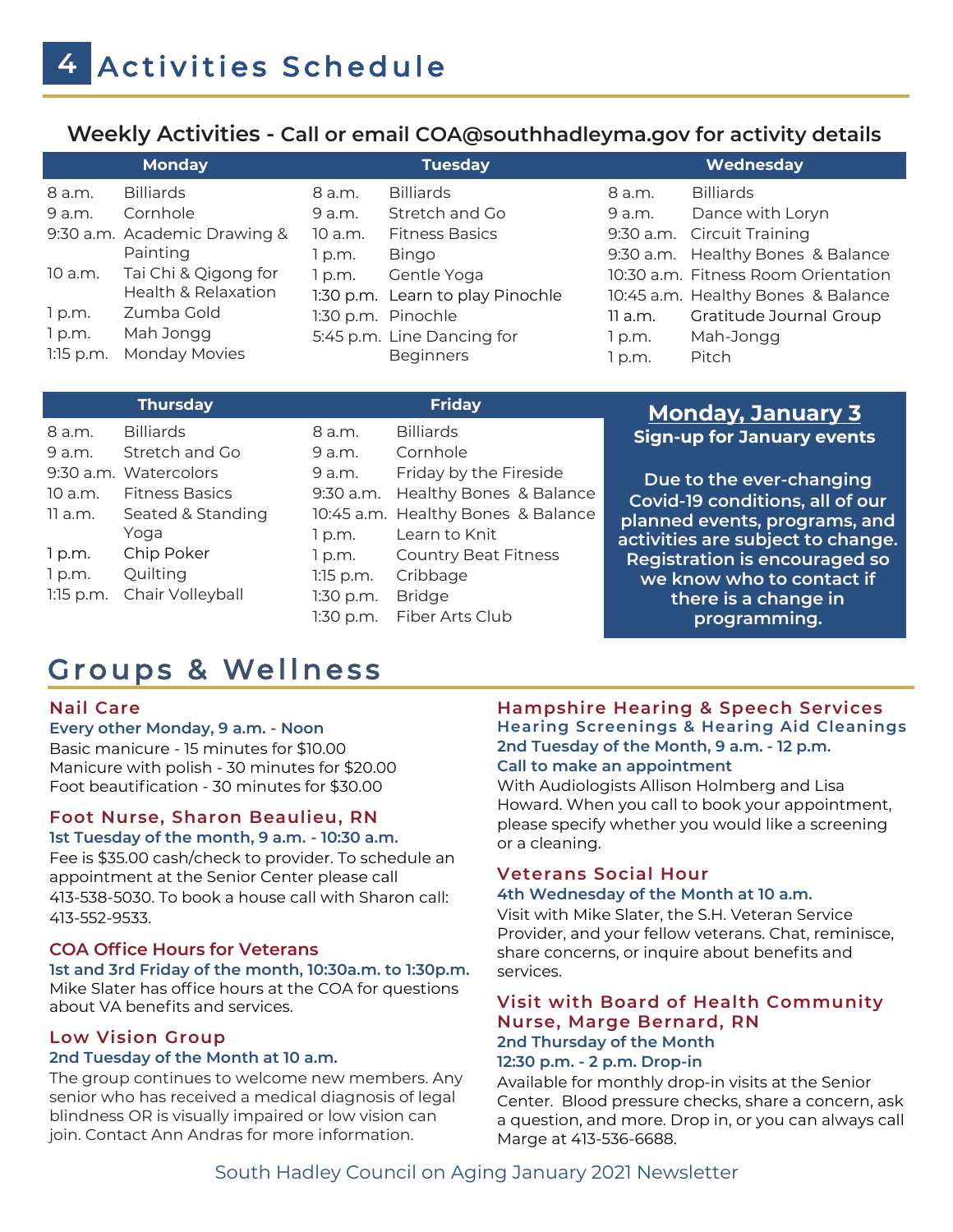### **Cornhole at Night Tuesday, January 11 and 25**

**at 4:30 p.m.** 

Join the cornhole group for some fun on Tuesday January 11 and 25.

#### **Ukulele Group Lessons and Play**

#### **Tuesdays at 5:30 p.m. Lessons: January 11 and 25 \$5.00 per class**

Join Music Therapist Dana Osterling to learn the basics of the ukulele twice a month on January 11 and 25 for a \$5.00 lesson fee. Meet every other week to practice and play for free! If you already know how to play, come and join us! You can loan a ukulele for free at the Gaylord Library!

#### **Evening Hours with Mike Slater**

#### **3rd Tuesday of the month**

**Tuesday, January 18 5:30 - 7 p.m.** January topic - VA Health Care and Enrollment.

#### **Alcohol Ink Painting Tuesday, January 11 4:30 - 6:30 p.m. Limited to 12 artists Cost: \$5.00**

Back by popular demand, Barbara Sullivan returns to lead another Alcohol Ink class. Barbara will teach you the techniques to make your own alcohol ink creation. All supplies are provided. Preregistration is required. Limited to 12 artists.

#### **How to Force Bulbs to Flower Tuesday, January 18 at 5:45 p.m. Limited to 10 participants**

Are you longing for some flowers during the winter months? Join Linda Young, President of the Mother's Garden Club for a handson lesson. Bulbs and all materials will be supplied at no cost thanks to the Garden Club. Pre-registration is required. Limited to 10 participants.

# Activities & Events

#### **Academic Drawing and painting**

#### **Monday 9:30 a.m. to Noon Limited to 15. \$5.00 per class**

Learn from a classically trained professional artist, Anne Mueller, how to produce fine works of art. Choose any medium, bring your own supplies and subject matter. Create your own personal masterpiece.

#### **Book Club - Hybrid Wednesday, January 26 at 2 p.m. Books available at South Hadley and Gaylord Library**

This month's book selection is "The Color of Water" by James McBride. To zoom email by January 24: kflorence@southhadleyma.gov

#### **Watercolors**

#### **Thursdays at 9:30 a.m.**

Tina provides the know-how and guidance. You bring the supplies.

#### **Gratitude Journal Writing Wednesday at 11 a.m.**

South Hadley Public Library Gatehouse Writers group coordinator Linda Rowland-Buckley facilitates this group that helps you open up to a more grateful life. Participants receives a free journal! Open to all abilities.

#### **Chair Volleyball Thursday at 1:15 p.m. (except January 13)**

Build core muscle strength, and have fun with this new free activity! You won't even know you're working out!

#### **Pelvic Floor and More Tuesdays from 5:30 - 6:30 p.m. 4 sessions beginning**

**Tuesday, January 18**

The pelvic floor muscle group is one of the most intimate and overlooked areas of the body, linked to dysfunctions that can have a significant impact on quality of life, and independence. With proper awareness of your posture, breathing technique, body mechanics with bending and lifting, and proper activation of the pelvic floor muscles you can minimize back pain and pelvic floor dysfunction. Presented by licensed Physical Therapy and NSCA Certified Strength and Conditioning Specialist Michelle Broughton, who specializes in Vestibular Therapy (balance and dizziness), back pain and spine care, and Pelvic Floor Therapy. This is a lecture series that is for both men and women of all adult ages.

#### **Fridays by the Fireside Friday at 9 a.m.**

Join us for free coffee and conversation with a guest each week.

- January 7 Town Administrator, Lisa Wong
- January 14 New Program Coordinator, Sandy Farnsworth
- January 21 South Hadley Police Officer and TRIAD liaison, Emily Tebo,
- January 28 Senior Center's New Tech Teacher, Vincent "Vinnie" Bonilla

#### **Winter Festival on Tuesday, February 22**

Save the date for our upcoming Winter Festival featuring refreshments, an ice sculpture by Billy and a special presentation in the evening by Rich Normandin "My time in the U.S. Navy serving aboard the Icebreaker USS Glacier



AGB-4." You will see actual footage of Rich's Navy time spent traveling from Boston through the Panama Canal and down to New Zealand and Antarctica, as well as three Navy Icebreakers in action moving an iceberg the size of a city block!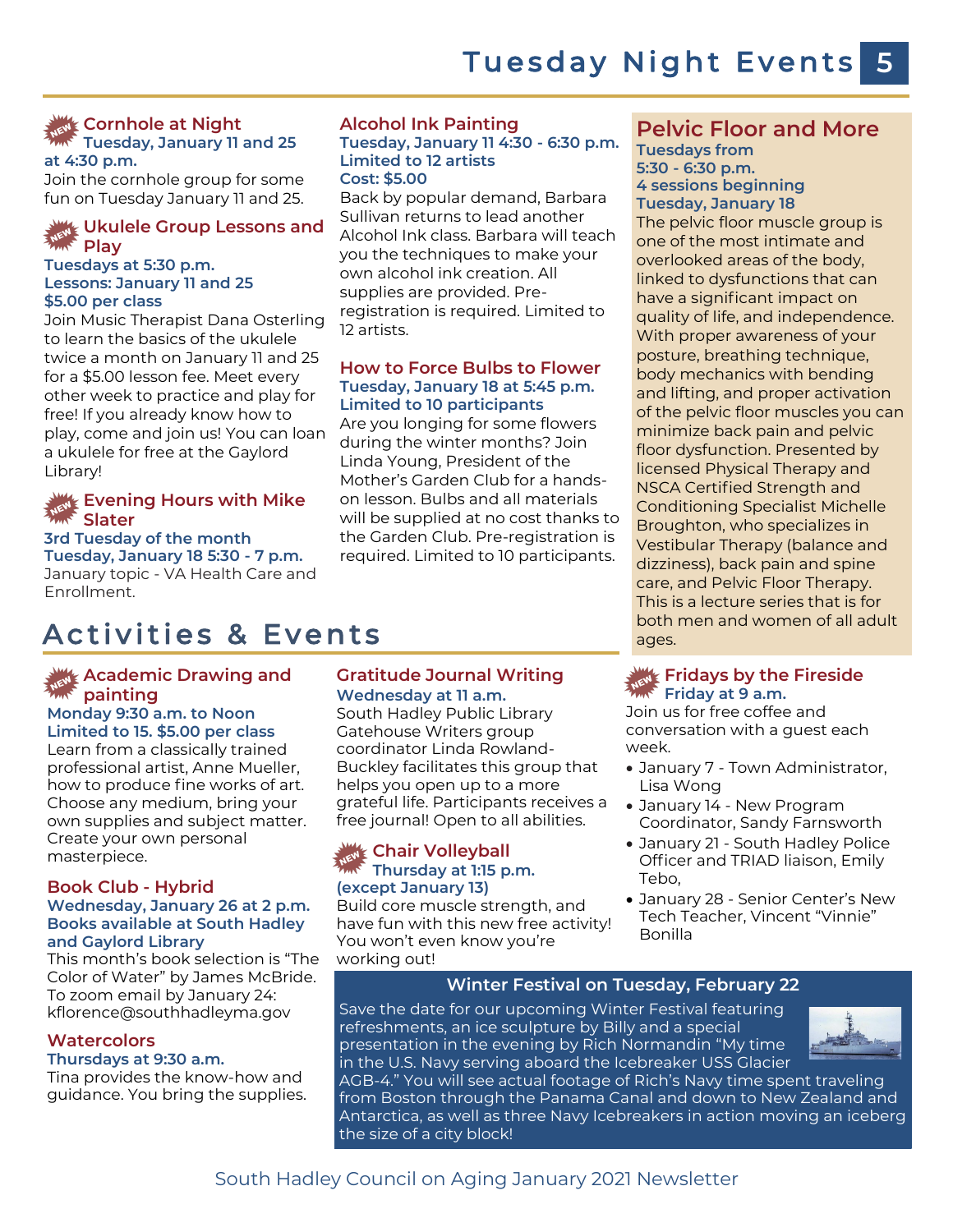#### **So You Want to Take an Exercise Class….**

- Registration is required for all fitness classes. Please call 24 hours in advance if you will miss a class, so someone on the wait list can take the class.
- You may register for a class a month at a time.
- Registration for the next month begins on the Monday the month begins. Registration for January is Monday, January 3.
- Register for activities at the welcome desk, call 538-5030, or email coa@southhadleyma.gov
- Wellness Scholarships are available and confidential for those who have a limited income. Contact Ann Andras for more information.
- **Please bring a pair of sneakers to change into for your fitness classes.**
- Beginning in February we are introducing punch cards which can be used to pay for most exercise classes. Full details will be in February's newsletter and are available at the welcome desk.



#### **Mindful Nutrition Workshop with April Marion, Certified Nutrition Mentor Mondays at 11 a.m.**

**4 week series begins January 10**

Learn how to choose the correct foods to increase your energy, manage a healthy weight and to reduce the risks of illness and chronic disease. April will provide you with all of the tools needed to make healthy eating simple! April will be bringing some healthy snacks and smoothies from her studio! Funded by the COA Activity Fund.

#### **Tai Chi & Qigong for Health Circuit Training in the & Relaxation**

**Mondays at 10 a.m. All levels 10 a.m. - 10:45 a.m. Advancing 10 a.m. - 11:15 a.m. \$3.00 per class** 

Beginners: build strength, stamina, and learn sequencing for 45 minutes. Intermediate: start at 10 a.m. and additional 30 minutes to learn Part 2 of the form.

#### **Zumba Gold Mondays at 1 p.m. \$3.00 per class**

The design of the class introduces easy-to-follow Zumba choreography that focuses on balance, range of motion and coordination.

#### **Stretch and Go with Lindsey Tuesday & Thursday at 9 a.m. \$3.00 per class**

This class will get you up and ready for the day.

#### **Fitness Basics with Lindsey Tuesdays & Thursdays at 10 a.m. (Hybrid) \$3.00 per class**

Get moving with Lindsey with a little bit of cardio, weight training, and stretching. All abilities welcome.

**Gentle Yoga Tuesdays at 1 p.m. \$3.00 per class**  Heidi leads this Yoga class which is open to all levels.

#### **Line Dancing Tuesdays at 5:45 p.m. \$3.00 per class**  Line dancing continues with Liz. Join the fun!

**Dance with Loryn Wednesdays at 9 a.m \$3.00 per class** 

Have some fun and move to the beat with Loryn.

# **Fitness Center Wednesdays at 9:30 a.m. \$5.00 per class**

Heidi provides a routine that includes all pieces of fitness equipment and additional exercise stations. You must fill out your application packet, including physician sign-off, and complete the fitness room orientation with Heidi (Wednesdays at 10:30 a.m. pre-register) to participate.

#### **Fitness Room Orientation Wednesdays at 10:30 a.m. Mandatory - No Cost**

You must complete your fitness room orientation and complete your application before using the gym. Applications are available at the front desk. Once your application is approved, a staff member will contact you to schedule an orientation.

#### **RSVP Healthy Bones & MMC** Balance Class **Wednesdays & Fridays 9:30 & 10:45 a.m. classes - No Cost**

This free class is made possible by RSVP. It is designed to increase strength, mobility, flexibility, and balance while having fun and socializing.

#### **Seated & Standing Yoga Thursdays at 11 a.m. (Hybrid) \$3.00 per class**

Grab a straight back chair, wear some comfy clothes and connect breath with movement.

#### **REWE Country Beat Fitness Class**

#### **Fridays at 1 p.m. - Begins January 7 \$3.00 per class**

Feel the energy as you kick up your heels with our simple steps to get you moving to the best country music hits. Dance infused with fitness elements for a fun class that is sure to push your happy buttons. Country Beat is a beginner friendly exercise class.

For questions or to register for events, email: coa@southhadleyma.gov or 413-538-5030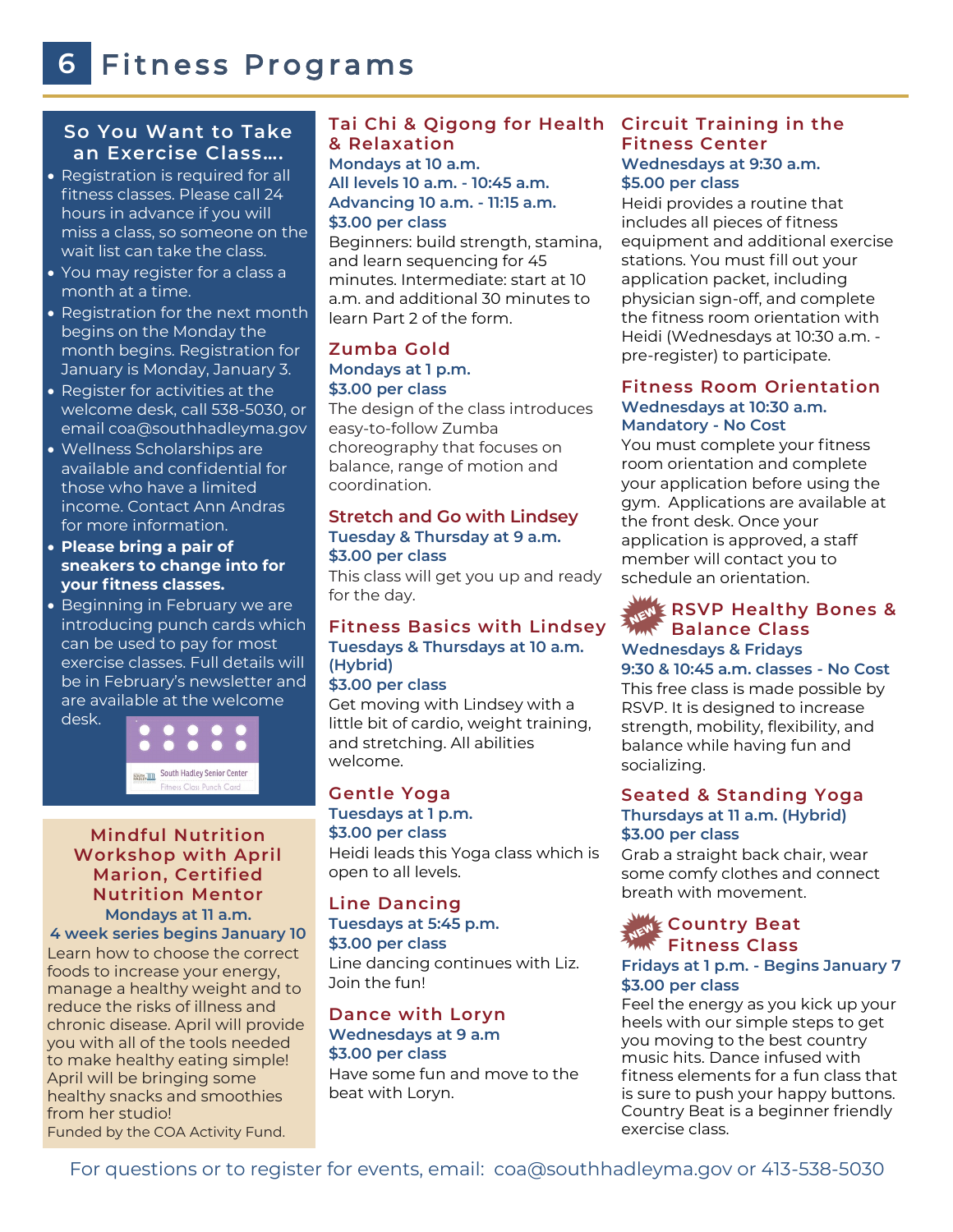# **Craft Club - 2nd and 4th Friday at 10:30 a.m.**

**January 14 - Bling a Thing! Cost: \$6.00 for scarf, \$4.00 if you bring your own item.**



Add a little sparkle to your life. We will have scarves to "bling" or you can bring something of your own.

**Must pre-register, limited to 12 crafters.**

#### **January 28 at 10:30 a.m. - Wooden Snowmen Cost: \$6.00**

We will be painting and embellishing these sweet wooden snowmen, a perfect winter decoration! **Must preregister, limited to 12 crafters.** 



#### **Seasonal Centerpiece Club Friday, January 7 at 10:30 a.m. Take home cost: \$5.00**

Make a winter scene centerpiece for our dining room table and take one home for your own! **Must preregister, limited to 10 crafters.**

# **T r a n s p o r t a t i o n**

#### **Creative Collage**

#### **1st & 3rd Wednesday of the month at 9:30 a.m.**

Linda is available to guide you as little, or as much as

you need. She has techniques, prompts, materials to share. Come and express yourself through art!



**ML** New project: Creative Collage  $t$  repurposed object art project Do you have a messy junk drawer? Do you



have broken costume jewelry? Well I have an art project for you. Bring all of your extra junk (screws, bolts, buttons, odd earrings, old photo, an odd spoon, and anything else you can think of to repurpose into a fun piece of art) to our January 5 creative collage class with a twist. **This project will take 2 classes to complete. If you have a glue gun, feel free to bring it to class.**

# **Fiber Arts Club**

**Friday at 1:30 p.m.**

This club is open to those who like to knit, crochet, cross stitch, and embroider. Spend time with others and share patterns and tips, Fridays by the fireplace!



#### **The COA can get you where you need to go!**

We are able to transport you to locations **within**  South Hadley. **You must schedule rides at least 24 hours in advance.** 

Transportation pricing - door to door service

- \$0.75 one way to the Senior Center
- \$1.25 one way to locations within South Hadley
- Transportation hours
- Monday Friday from 9 a.m. to 3 p.m.

Daily rides to banks, pharmacies, hairdressers, stores, doctors, dentists, the library and the COA.

#### **Weekly Scheduled Trips Grocery shopping at Big Y**

- Every Tuesday & Friday
- 3 bag maximum, please

#### **Neighbors Helping Neighbors Food Pantry**

- Every Wednesday between Noon 2 p.m.
- Must reserve ride by Monday at 4:30 p.m.

Please call the South Hadley Council on Aging at 413-538-5030 or email coa@southhadleyma.gov

**Per CDC order (January 29, 2021) all passengers must wear a mask that covers your nose and mouth while using our transportation program.**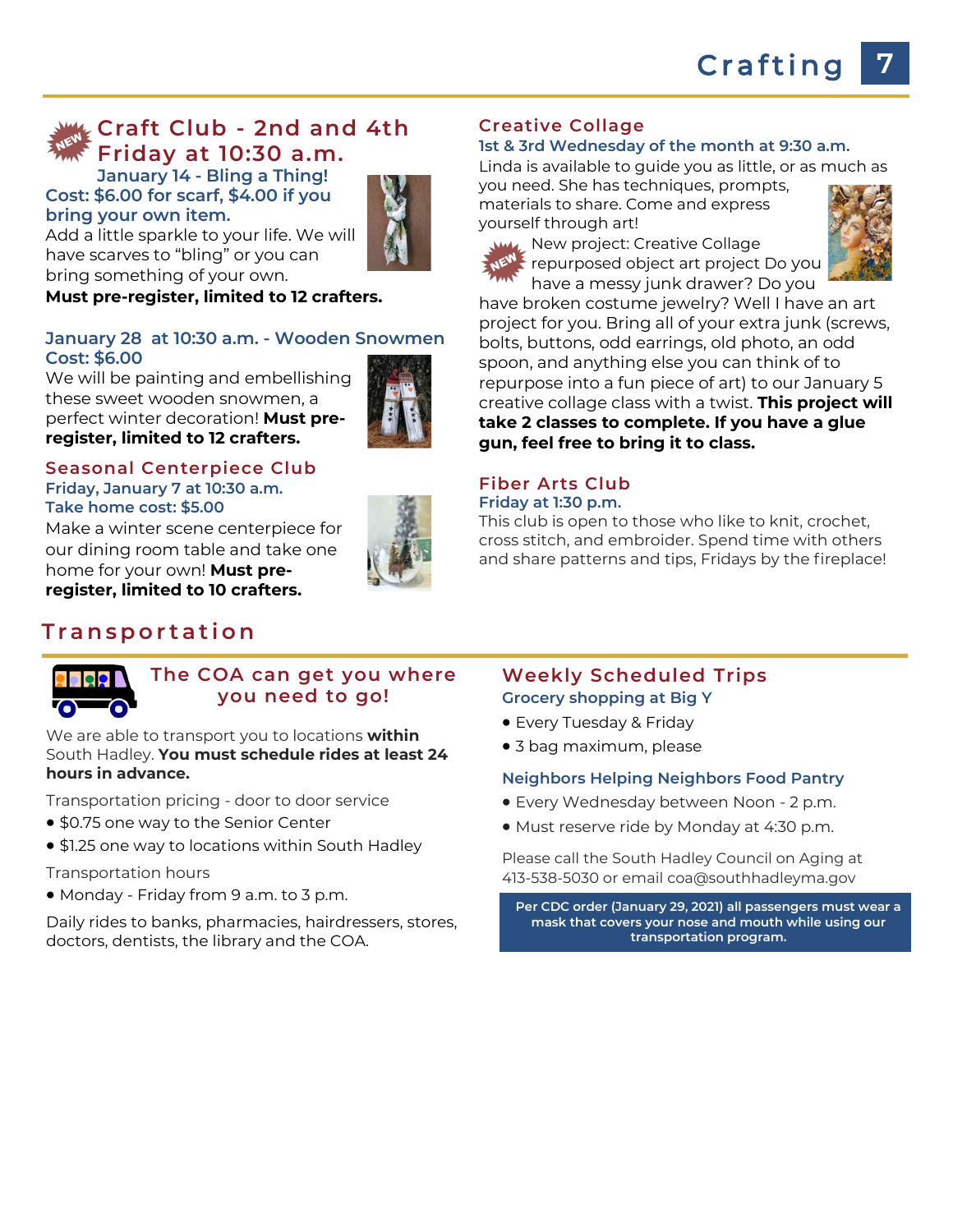#### **Caregiver Respite Grant**

#### **A partnership between the South Hadley Council on Aging and WestMass ElderCare**

This grant will provide financial assistance for 16-20 hours of paid, respite support to families in South Hadley who are caring for an older adult who has been diagnosed with Alzheimer's Disease or Dementia. If you are a caregiver of a senior in South Hadley, please call the Center for information This grant is made possible by donations from South Hadley citizens, local businesses, the Koske Family, and from the Cares Act from the Executive Office of Elder Affairs.



#### **Memory Café**



**A program for Seniors with dementia/ memory loss and their caregivers**

Held the 2nd and 4th Wednesday of the month from 10:30 a.m. - 12:30 p.m. Join us for socialization, friendship and facilitated fun-centered activities. This month's activities:

**January 12 - Aromatherapy:** We will be discussing the benefits of aromatherapy and making our own glass bottle room sprays made with essential oils. **January 26 - Chair Yoga** Yoga instructor Heidi MacEwen will be leading us in gentle stretches, breathing and meditation, all from the comfort of your seat.

Gratis lunch follows. Carol Constant co-facilitates the Memory Cafe. Pre-registration is encouraged.

#### **Extra Help with Your Prescription Costs?**

What is Extra Help with Medicare prescription drug plan costs? Anyone who has Medicare can get Medicare prescription drug coverage. Some people with limited resources and income also may be able to get Extra Help with the costs — monthly premiums, annual deductibles, and prescription copayments — related to a Medicare prescription drug plan.

What is the income limit? To qualify for Extra Help, your annual income must be limited to \$19,140 for an individual or \$25,860 for a married couple living together. Even if your annual income is higher, you may still be able to get some extra help.

How do I apply? Applying for Extra Help is easy. Just complete Social Security's Application for Extra Help with Medicare Prescription Drug Plan Costs (Form SSA-1020). Use one of these methods: Apply online at www.socialsecurity.gov/extrahelp. Call Social Security at 1-800-772-1213 (TTY 1-800-325-0778) to apply over the phone or to request an application.

**Please contact Ann Andras for more information about these services. Call her at extension 6206 or email her at aandras@southhadleyma.gov**

#### **Alzheimer's Caregiver Support Group 1st and 3rd Wednesday of the Month**

The Alzheimer's Caregiver Support Group will resume in person meetings at the Senior Center beginning on Wednesday, January 5 and January 19 from 10 to 11 a.m. The group will be facilitated by Sarah Peterson, Caregiver Specialist/Care Manager at WestMass ElderCare, Inc. The group is open to caregivers of those suffering from a dementia related disease.

#### **Brown Bag Program for Seniors The Food Bank of Western Mass Monthly: 3rd Tuesday. Pickup between 10 - 11 a.m.**

A monthly, supplemental food program for individuals over the age of 55 who meet certain income guidelines, or those under the age of 55 who have a documented disability and are currently receiving SSDI may be eligible to receive a FREE bag of healthy groceries each month.

#### **Stay Home, Stay Safe Bag Delivery Delivering the week of January 17**

Stay Home, Stay Safe bags will be delivered to all South Hadley Home Meals on Wheel clients the week of January 17th. Your WMEC driver will deliver the bag to you. The bag will contain non-perishable food items that can be used in the event of a weather related emergency. South Hadley Fire Districts 1 & 2 will include complementary cooking safety packets and information on the "Keep Safe, Keep Warm" safety program.

#### **Companion Transportation Program**

The South Hadley Council on Aging has once again received funding from WestMass ElderCare, Inc. and the Executive Office of Elder Affairs for the Companion Medical Transportation Program. Income eligible South Hadley seniors can receive rides to and from medical appointments in surrounding towns like Chicopee, Springfield, Holyoke and Northampton at no charge. Private drivers are paid through the grant to provide rides in their own car.

#### **Fiscal Year 2022 Fuel Assistance**

The heating season is in full swing and it is not too late to apply for fuel assistance! If you are a South Hadley senior and need help with your recertification paperwork or you are considering applying for the first time, Please contact Ann Andras.

#### **SHINE services are available, please call Ann for an appointment.**

For questions or to register for events, email: coa@southhadleyma.gov or 413-538-5030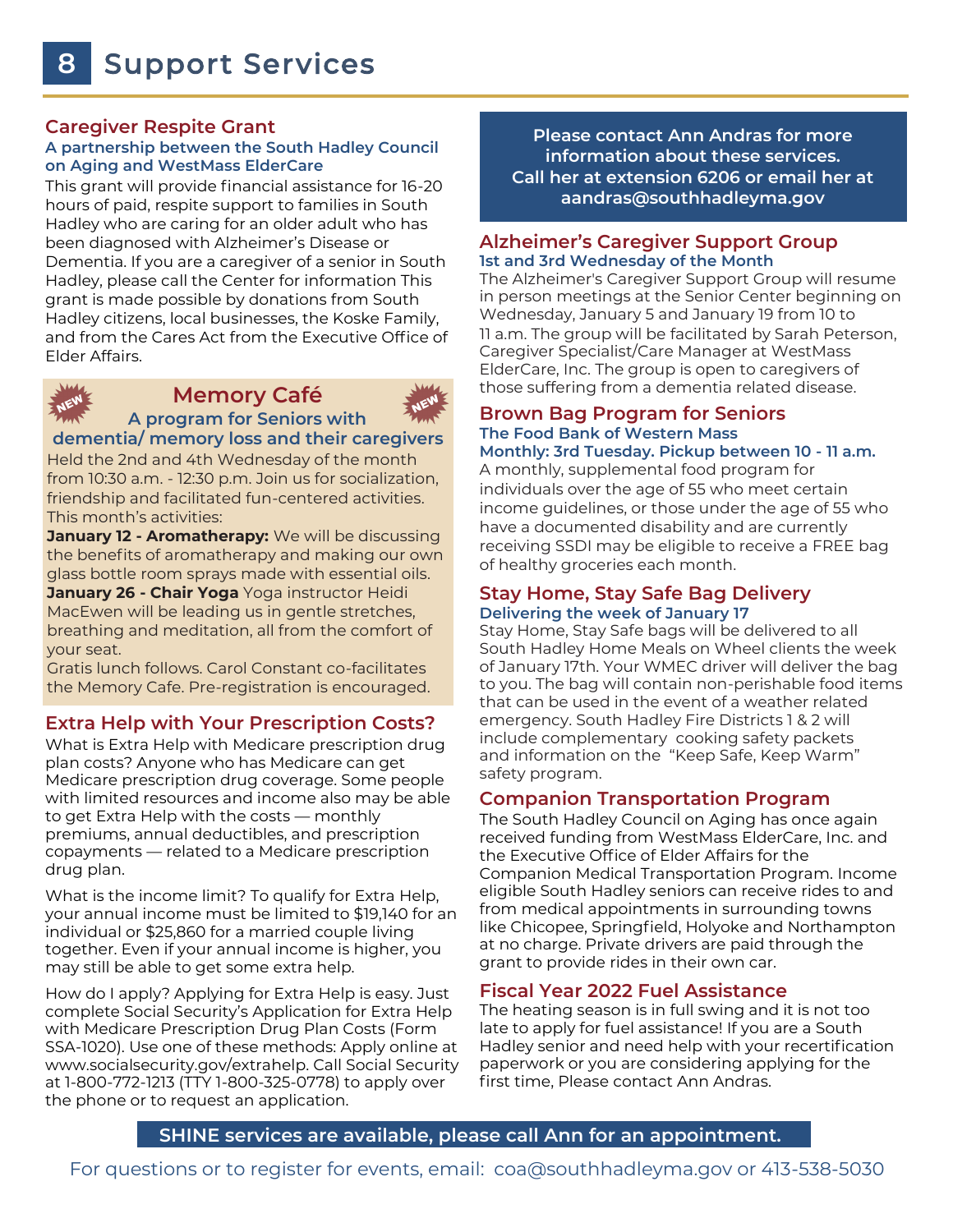# Friends of the South Hadley Seniors

| Take the chill out of February with a Soup & Popover Meal                                                                                                                                                                                                                                                                                                | <b>Quilt Raffle -</b>                             |                                                                                                                                                                    |
|----------------------------------------------------------------------------------------------------------------------------------------------------------------------------------------------------------------------------------------------------------------------------------------------------------------------------------------------------------|---------------------------------------------------|--------------------------------------------------------------------------------------------------------------------------------------------------------------------|
| Date: Thursday, February 17                                                                                                                                                                                                                                                                                                                              | <b>Valentine's Day</b>                            |                                                                                                                                                                    |
| Pick Up: Curbside from 2-3 p.m. at the Senior Center                                                                                                                                                                                                                                                                                                     | The COA quilters have made a                      |                                                                                                                                                                    |
| Cost: \$4 for each meal                                                                                                                                                                                                                                                                                                                                  | beautiful quilt which they                        |                                                                                                                                                                    |
| (Reservations due February 10)                                                                                                                                                                                                                                                                                                                           | generously donated to the                         |                                                                                                                                                                    |
| Yes, I'd like the seafood chowder                                                                                                                                                                                                                                                                                                                        | Friends to be raffled off on                      |                                                                                                                                                                    |
| Yes, I'd like the turkey chili                                                                                                                                                                                                                                                                                                                           | Valentine's Day, 2022. Tickets are                |                                                                                                                                                                    |
| I need delivery                                                                                                                                                                                                                                                                                                                                          | on sale now. First prize is the quilt             |                                                                                                                                                                    |
| I'd like financial assistance (available to anyone who requests it)                                                                                                                                                                                                                                                                                      | (74"x 88") and second prize is a                  |                                                                                                                                                                    |
| My check is included (payable to the Friends of the South Hadley Seniors)                                                                                                                                                                                                                                                                                | lovely handmade Valentine's Day                   |                                                                                                                                                                    |
|                                                                                                                                                                                                                                                                                                                                                          | wreath. Tickets are \$2 each or 6                 |                                                                                                                                                                    |
|                                                                                                                                                                                                                                                                                                                                                          | for \$10 and are available at the                 |                                                                                                                                                                    |
| Phone: The contract of the contract of the contract of the contract of the contract of the contract of the contract of the contract of the contract of the contract of the contract of the contract of the contract of the con                                                                                                                           | Senior Center. The quilt and                      |                                                                                                                                                                    |
| Mail reservations to the South Hadley COA, 45 Dayton St or drop off at the Senior Center.                                                                                                                                                                                                                                                                | wreath are on display at the                      |                                                                                                                                                                    |
| This is a Friends of the South Hadley Seniors Subsidized Meal                                                                                                                                                                                                                                                                                            | Senior Center.                                    |                                                                                                                                                                    |
| Support the Friends of the South Hadley                                                                                                                                                                                                                                                                                                                  | <b>Important Phone Numbers</b>                    |                                                                                                                                                                    |
| <b>Seniors and the new Senior Center</b>                                                                                                                                                                                                                                                                                                                 | FoodSource Hotline: 1-800-645-8333                |                                                                                                                                                                    |
| Donation: \$___________                                                                                                                                                                                                                                                                                                                                  | WestMass ElderCare: 413-538-9020                  |                                                                                                                                                                    |
|                                                                                                                                                                                                                                                                                                                                                          | Neighbors Helping Neighbors: 413-437-7593         |                                                                                                                                                                    |
|                                                                                                                                                                                                                                                                                                                                                          | Weekend Meals: Take & Eat Inc.: 413-664-1041      |                                                                                                                                                                    |
|                                                                                                                                                                                                                                                                                                                                                          | Medical Equipment Loan: Dave Fenton, Hamp.        |                                                                                                                                                                    |
|                                                                                                                                                                                                                                                                                                                                                          | Co. Sheriff's Dept. 413-582-7787 Leave a message. |                                                                                                                                                                    |
| Phone: ________________________<br>Mail checks payable to the Friends to PO Box 55,<br><b>South Hadley 01075</b><br><b>I</b> s a construction of the construction of the construction of the construction of the construction of the construction of the construction of the construction of the construction of the construction of the construction of |                                                   | <b>Covid-19 Booster Information</b><br><b>In-Home Booster Program for homebound</b><br>seniors: call 1-833-983-0485<br>Vaccination sites and information: 2-1-1 or |



# **South Hadley Travel Club News**

**January Office Hours: Thursdays from 10 - 11:30 a.m. in the small conference room.**  We look forward to seeing you. Your Travel planners: Susan Canedy & Huguette Supinski. **April 5, 2022: Encore Casino, Boston, MA.** Includes casino bonus of \$20pp free slot play (subject to change). Cost \$65. – call Huguette Supinski @413-530-6162 (full payment required at time of reservation).

**April 20, 2022: Newport Playhouse and Cabaret, Newport, RI.** "SOCIAL SECURITY" Comedy. Enjoy this unique Dinner Theater experience. Package includes: transportation, luncheon, play and cabaret show. Cost \$135. Call Huguette Supinski @413-530-6162.

vaxfinder.mass.gov

**May 18, 2022: Aqua Turf Club, Plantsville, CT "ABBA Tribute Band – Dancing Dream".** Come experience the glitter and glamour of the 70s. Package includes: Transportation, Show & Luncheon. Cost \$115. - Call Susan Canedy @ 413-536-2106.

**June 23, 2022: Lake George Luncheon Cruise, Lake George, NY.** 2 hour Luncheon Cruise aboard the Lac du Saint Sacrement then visit Fort William Henry. Package includes: Transportation, cruise, lunch, entertainment and fort tour Cost \$125. (\$110. for veterans). Call Huguette Supinski @413-530-6162.

**August 23 to 26, 2022: Pennsylvania Amish Experience, Lancaster, PA. "DAVID" AND "CHICAGO".** This 4 day / 3 night / 7 meal trip is packed with lots of fun, music and adventure. We'll be staying at the Country Inn in Lancaster. Cost: \$899. (double); \$1,165. (single); \$825. (triple). Call Huguette Supinski @ 413-530-6162.

**September 13, 2022: Daniel Webster Inn with New Cabaret Show, Sandwich, Mass. October 11, 2022: Inn at East Hill Farm, Troy, NH. And Cathedral of the Pines.**



# **Find a testing site:** mass.gov/covid-19-testing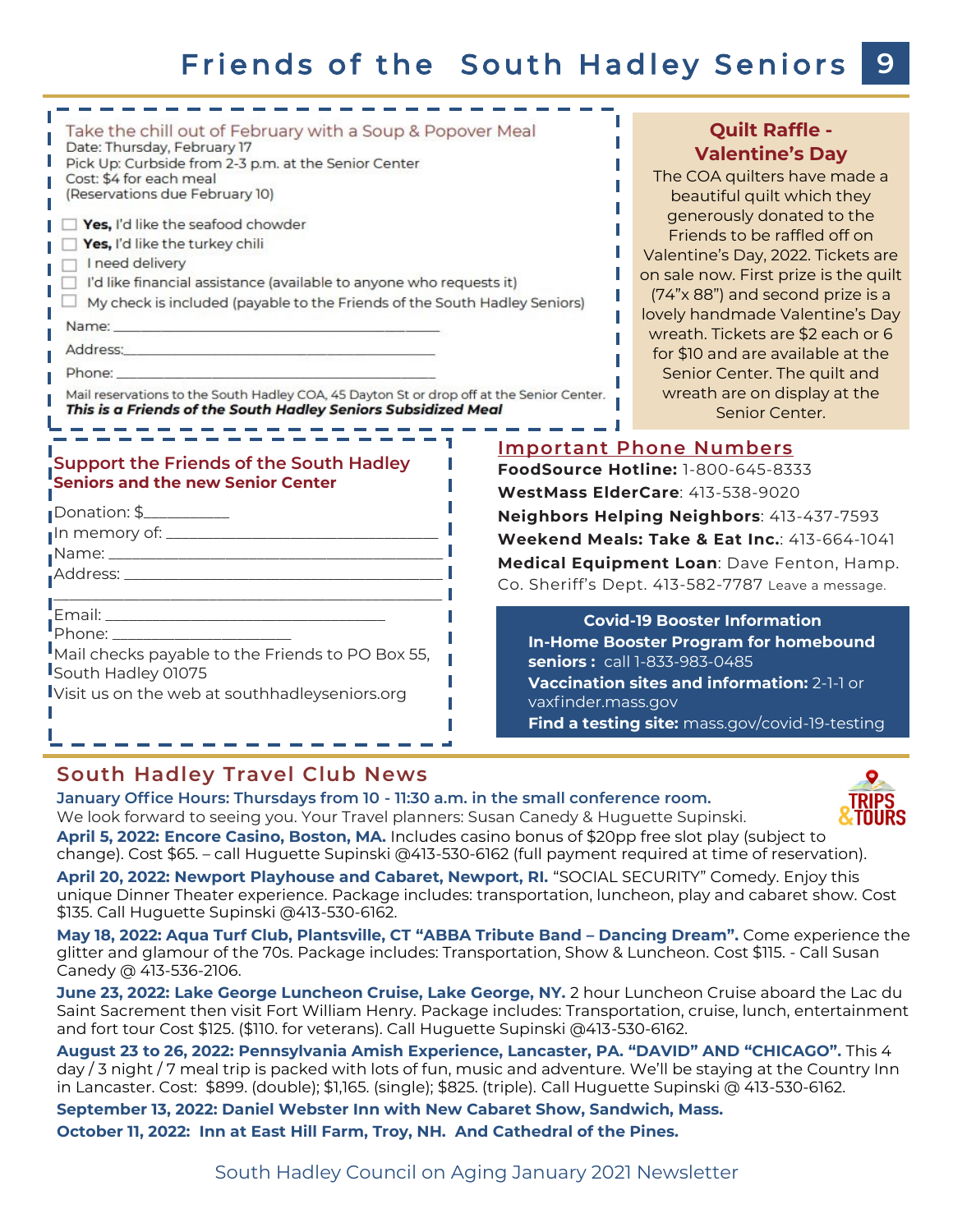# Matinee Monday Movies at 1:15 p.m.

# **January 3 - Ford Vs Ferrari (2019)**

Directed by James Mangold. Staring Matt Damon, Christian Bale, Jon Bernthal, Caitriona Balfe. American car designer Carroll Shelby and driver Ken Miles battle corporate interference and the laws of physics to build a revolutionary race car for Ford in order to defeat Ferrari at the 24 Hours of Le Mans in 1966.

# **January 10 - Selma (2014)**

Directed by Ava DuVernay. With David Oyelowo, Carmen Ejogo, Jim France, Trinity Simone. A chronicle of Dr. Martin Luther King, Jr.'s campaign to secure equal voting rights

# **January 24 - Classic Movie: Jailhouse Rock (1957)**

Directed by Richard Thorpe. With Elvis Presley, Judy Tyler, Mickey Shaughnessy, Vaughn Taylor. Vince Everett is serving a one-year jail sentence for manslaughter. While in the big house, his cellmate, a former country singer, introduces him to the record business. Everett takes to it so well that he

decides to become a singer when he gets out. However, he is quickly disillusioned by the record business. But with the help of a new friend, he decides to form his own label, and soon becomes an overnight sensation. But when he becomes a superstar, will his desire for fame and money cause him to forget the people who got him there?

# **January 31 - 12 Mighty Orphans (2021)**

Directed by Ty Roberts. With Luke Wilson, Vinessa Shaw, Wayne Knight, Martin Sheen. Haunted by his mysterious past, a devoted high school football coach leads a scrawny team of orphans to the state championship during the Great Depression and inspires a broken nation along the way.





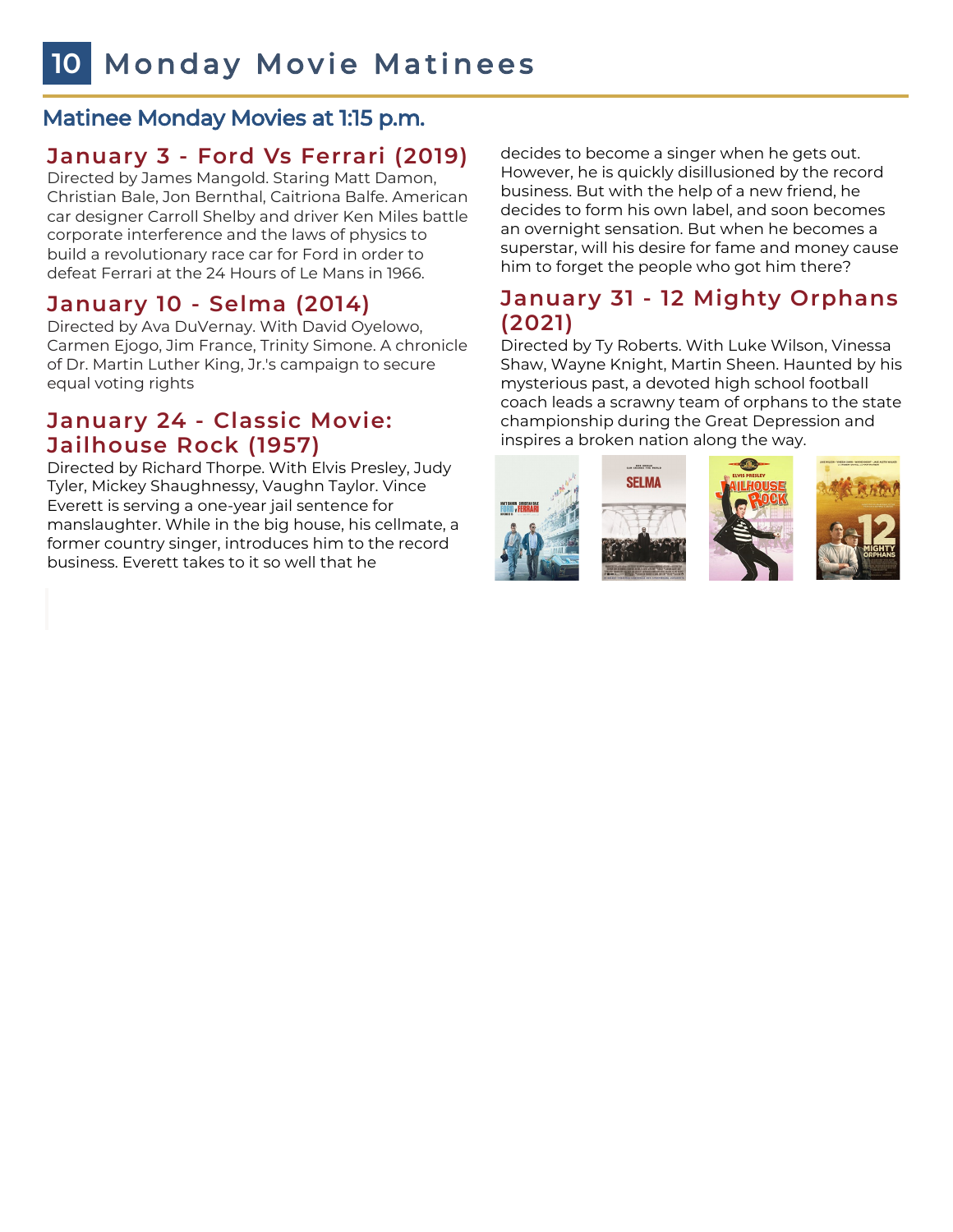Donations **11**

We are sincerely grateful for all the donations to the South Hadley COA in support of the many activities, programs and services we provide. Donations made in memory of, or in appreciation of are indicated in capital letters.

#### **Adele Moskal**

• Nancy & Ron Moskal

#### **Al Fernandes**

• Bea Fernandes

#### **Charles Allard, Alden McClaflin, Robert LeCours, Charles Szotkiewicz, Edwin Larrow, Ralph Wood & Leon Parent**

• Gordon & Phyllis McClaflin

#### **Clifford Pafford**

• Gail Bielizna Pafford

#### **Edwin J. Chirgwin**

- Joan Mikolajczyk
- Barbara & Fred Baran
	- Sandra Zieminski • Irene Szlosek-Lemieux
		- Frank Wolanin

#### **Ernie, Red, Roger Charette & Rita Chrobak**

• Laura Gauthier

#### **Helen Kensick-Black**

• Valerie & Jeffrey Franz

#### **Jules Gazaille**

• Anonymous

#### **Indu Pradhan** • Gayatri Bastia

**Robert L'Esperance** • Al & Ann Guyott • Gary, Sue & Betty Arnold **Stan Strzempko** • Judie Strzempko

#### **We are grateful for the donations from:**

- South Hadley Knights of Columbus 1721
- Mary & George Hojnoski
	- Peg & Win Lavallee
	- Priscilla Mandrachia & Vincent Ferraro

Nancy & David Blanchard

Funding from the **Older Americans Act**, through the Executive Office of Elder Affairs, and the Administration for Community Living, provide grant funding for the following programs: the Alzheimer's Caregiver Support Group, the Companion/Escort transportation program and the Caregiver Respite Grant . The South Hadley Council on Aging Transportation Department is funded, in part, by the Formula Grant.